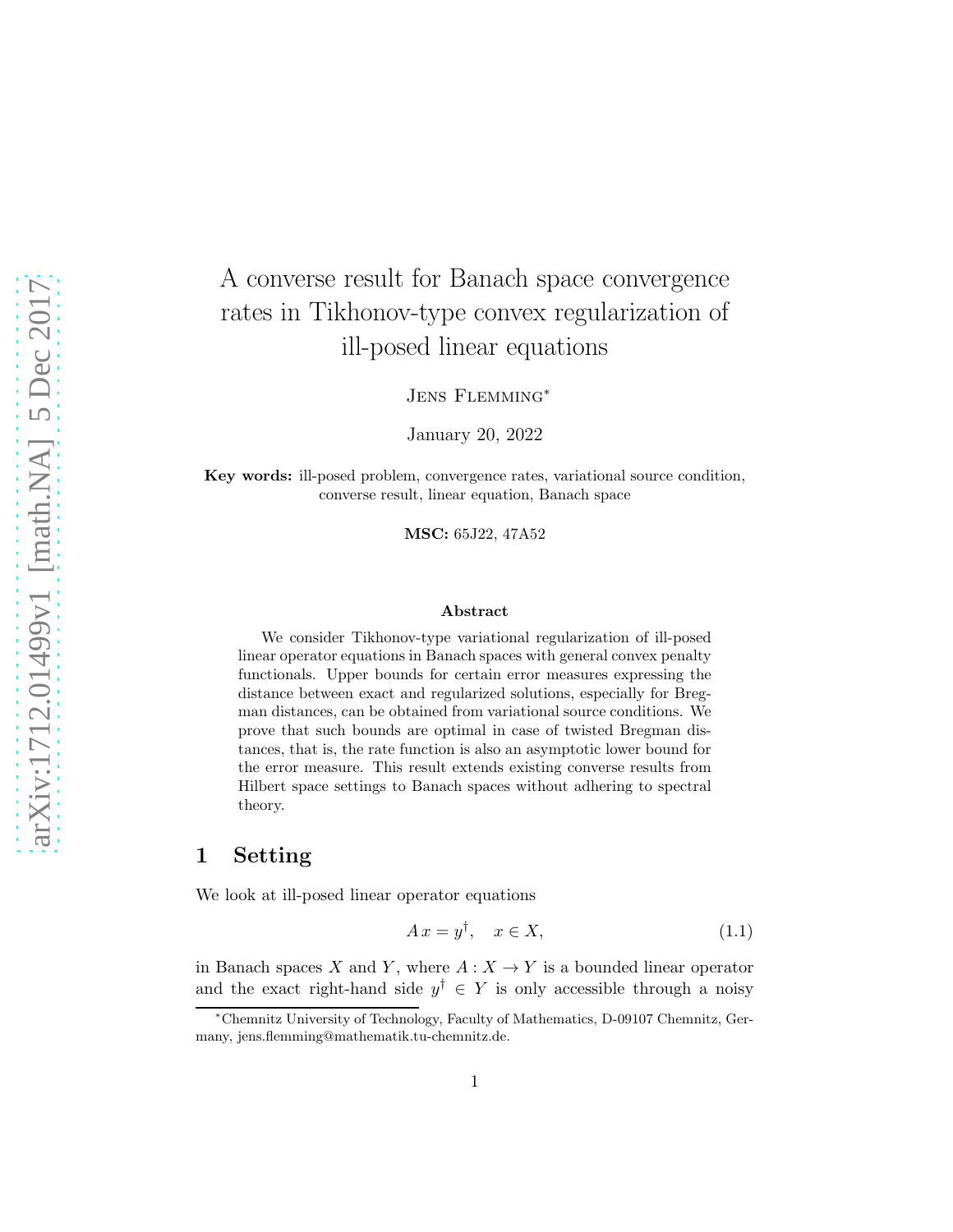measurment  $y^{\delta} \in Y$  satisfying

$$
||y^{\delta} - y^{\dagger}|| \leq \delta
$$

with noise level  $\delta \geq 0$ . Here, ill-posedness refers to a discontinuous dependence of the solutions on the data, in essence.

Regularization is required and we restrict our attention to Tikhonov-type regulariztion of the form

<span id="page-1-0"></span>
$$
T_{\alpha}^{\delta}(x) := \frac{1}{p} \|Ax - y^{\delta}\|^p + \alpha \Omega(x) \to \min_{x \in X}, \tag{1.2}
$$

which is quite common in Banach space regularization, see [\[21,](#page-12-0) Section 3.2] or [\[22,](#page-12-1) Chapter 4] and references therein. The functional  $\Omega: X \to (-\infty, +\infty]$ shall stabilize the minimization problem and the regularization parameter  $\alpha > 0$  controls the trade-off between data fitting and stabilization. The exponent  $p > 1$  can be chosen to ease numerical minimization, e.g.,  $p = 2$ in Hilbert spaces. Existence, stability and convergence of the minimizers are guaranteed by the following assumptions, see [\[21,](#page-12-0) Section 3.2] or [\[22,](#page-12-1) Chapter 4].

Assumption 1. We assume that the following properties are satisfied by the introduced setting.

- (i) Equation [\(1.1\)](#page-0-0) has a solution with finite  $\Omega$ .
- (ii)  $\Omega$  is proper and convex.
- (iii) The sublevel sets  $\{x \in X : \Omega(x) \leq c\}, c \in \mathbb{R}$ , are weakly sequentially closed and each sequence in such a set has a weakly convergent subsequence.

#### <span id="page-1-1"></span>2 Convergence rates

Tikhonov regularized solutions converge weakly, at least in a subsequential manner, to solutions which minimize the penalty  $\Omega$  in the set of all solutions to [\(1.1\)](#page-0-0). By  $x^{\dagger}$  we typically denote an  $\Omega$  minimizing solution. Convergence to  $\Omega$  minimizing solutions can be arbitrarily slow and additional effort is needed to estimate the speed of convergence, at least asymptotically as δ goes to zero and  $\alpha = \alpha(\delta, y^{\delta})$  is chosen properly. To formulate such convergence rate results we first have to choose an error measure expressing the distance between regularized and exact solutions and then we have to look for suitable conditions guaranteeing a certain convergence speed.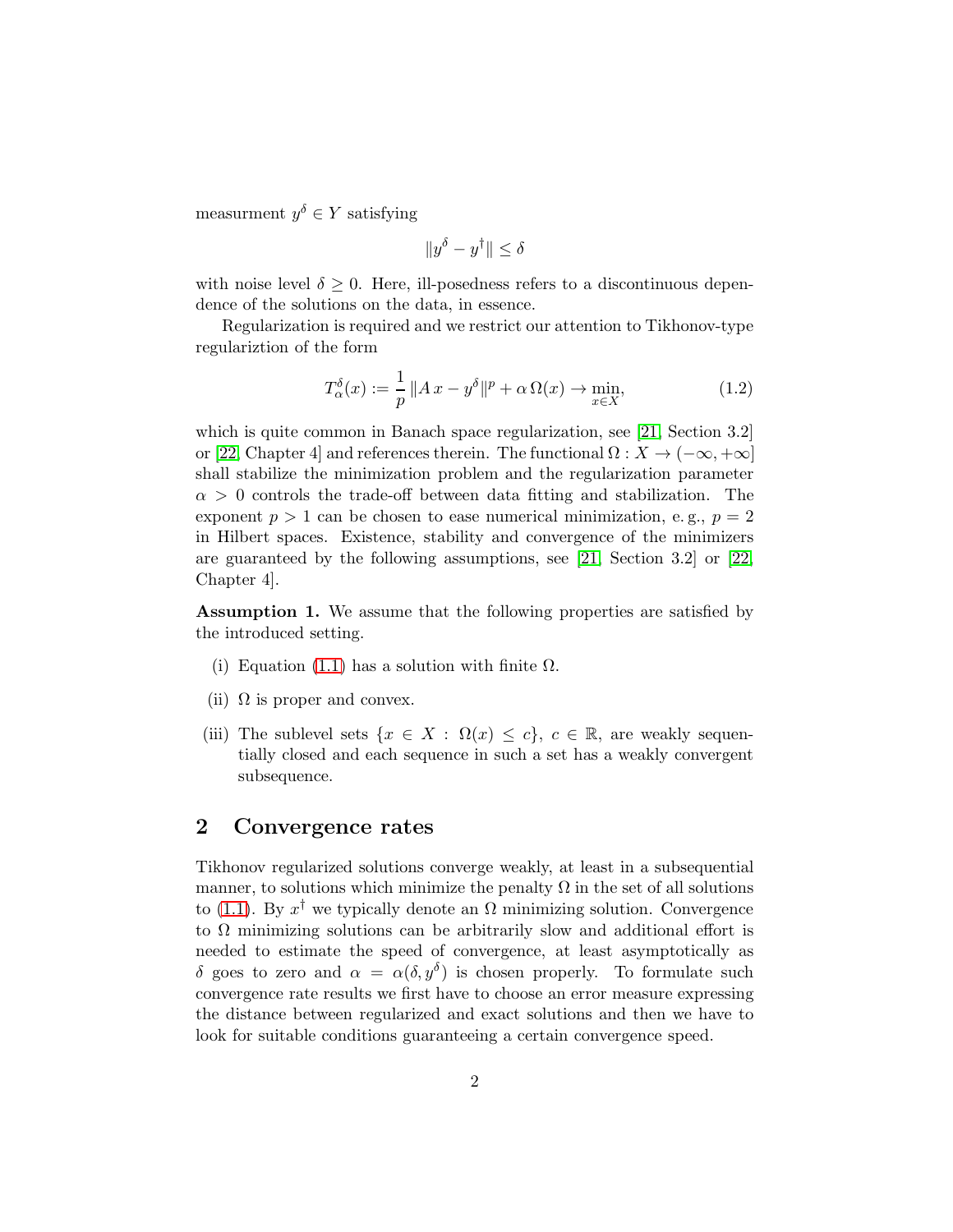There is a wide choice of error measures. In Hilbert spaces the standard choice is the squared norm

$$
||x_\alpha^\delta - x^\dagger||^2,
$$

where  $x_{\alpha}^{\delta}$  is a minimizer of [\(1.2\)](#page-1-0) and  $x^{\dagger}$  is an  $\Omega$  minimizing solution. In Banach spaces a typical choice are Bregman distances with respect to the convex penalty  $Ω$ .

**Definition 2.** Let  $\bar{x} \in X$  be an element with nonempty subdifferential  $\partial\Omega(\bar{x})$  and let  $\bar{\xi} \in \partial\Omega(\bar{x})$  be a subgradient of  $\Omega$  at  $\bar{x}$ . The functional  $B_{\bar{\xi}}^{\Omega}(\cdot,\bar{x}):X\to[0,+\infty]$  defined by

$$
B^{\Omega}_{\bar{\xi}}(x,\bar{x}) := \Omega(x) - \Omega(\bar{x}) - \langle \bar{\xi}, x - \bar{x} \rangle_{X^* \times X}, \qquad x \in X,
$$

is called *Bregman distance* between x and  $\bar{x}$ .

Usually one uses

$$
B_{\xi^{\dagger}}^{\Omega}(x_{\alpha}^{\delta},x^{\dagger})
$$

as error measure, where  $\xi^{\dagger} \in \partial \Omega(x^{\dagger})$ . Note that  $\partial \Omega(x^{\dagger}) \neq \emptyset$  is not automatically fulfilled and has to be seen as an additional assumption. In [\[17\]](#page-12-2) the skewed Bregman distance

$$
B_{\xi_{\alpha}^{\delta}}^{\Omega}(x^{\dagger},x_{\alpha}^{\delta})
$$

has been suggested as an error measure for convergence rate results, where  $\xi_{\alpha}^{\delta} \in \partial \Omega(x_{\alpha}^{\delta})$ . From the following lemma we immediately see that  $\partial \Omega(x_{\alpha}^{\delta}) \neq \emptyset$ is automatically fulfilled.

<span id="page-2-0"></span>**Lemma 3.** An element  $x_{\alpha}^{\delta} \in X$  is a minimizer of [\(1.2\)](#page-1-0) if and only if there is some  $\eta_{\alpha}^{\delta} \in Y^*$  such that

$$
\eta_{\alpha}^{\delta} \in -\frac{1}{\alpha} \partial \left( \frac{1}{p} \, \| \cdot \|^{p} \right) (A \, x_{\alpha}^{\delta} - y^{\delta}) \quad \text{and} \quad A^* \, \eta_{\alpha}^{\delta} \in \partial \Omega(x_{\alpha}^{\delta}).
$$

*Proof.* The proof is elementary convex analysis, see [\[22,](#page-12-1) Corollary 2.25].  $\Box$ 

We use the abbreviation  $\xi_{\alpha}^{\delta} := A^* \eta_{\alpha}^{\delta}$  with  $\eta_{\alpha}^{\delta}$  from the lemma throughout the article. Note that

<span id="page-2-1"></span>
$$
\partial \left( \frac{1}{p} \| \cdot \|^{p} \right) (y) = \{ \eta \in Y^* : \langle \eta, y \rangle_{Y^* \times Y} = \| \eta \| \| y \|, \| \eta \| = \| y \|^{p-1} \} \tag{2.1}
$$

holds for all  $y \in Y$ , see [\[22,](#page-12-1) Section 2.2.2].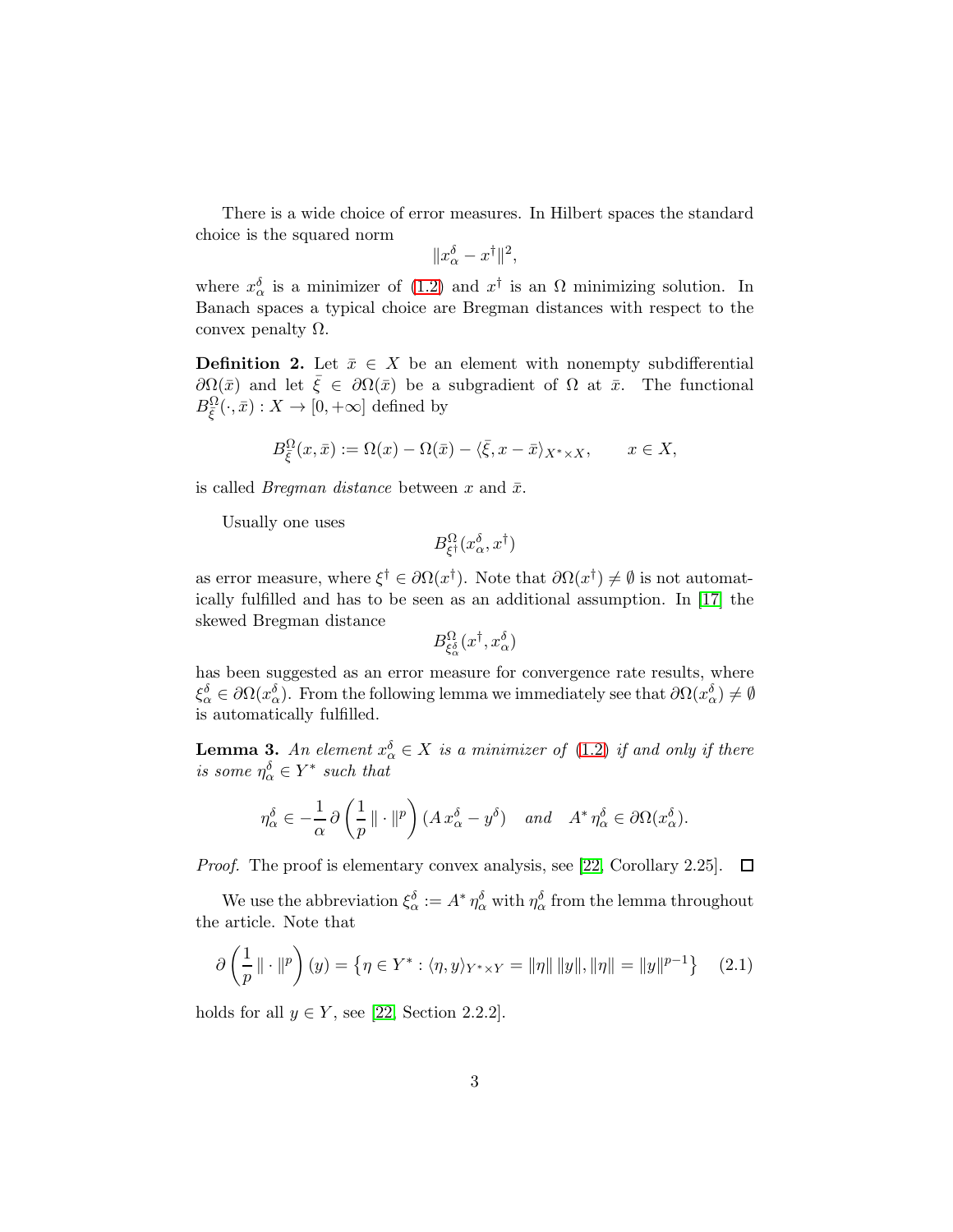Both Bregman distances, the usual one and the skewed one, specialize to the squared norm distance in Hilbert spaces if  $\Omega = \|\cdot\|^2$ . The advantage of the skewed version is that we do not need additional assumptions to guarantee its existence in case of Tikhonov regularization for linear equations  $(1.1)$ . If the operator A would be replaced by a nonlinear mapping, then it is not clear whether each Tikhonov minimizer has a nonempty subdifferential. Thus, the skewed Bregman distance might not be available, but the usual Bregman distance still works if there is an  $\Omega$  minimizing solution with nonempty subdifferential.

We aim at asymptotic convergence speed estimates (convergence rates) of the form

$$
B_{\xi_{\alpha}^{\delta}}^{\Omega}(x^{\dagger},x_{\alpha}^{\delta})=\mathcal{O}(\varphi(\delta)),\qquad\delta\to0,
$$

for some parameter choice  $\alpha = \alpha(\delta, y^{\delta})$ . The rate function  $\varphi$  usually is an index function.

**Definition 4.** A function  $\varphi : [0, \infty) \to [0, \infty)$  is an *index function* if it is continuous, monotonically increasing, strictly increasing in a neighborhood of zero, and satisfies  $\varphi(0) = 0$ .

**Remark 5.** Simple calculations show that for *concave* index functions  $\varphi$  we have that  $t \mapsto \frac{\varphi(t)}{t}$ ,  $t > 0$ , is monotonically decreasing and, as a consequence, that  $\varphi(ct) \leq c \varphi(t)$  for all  $t \geq 0$  if  $c \geq 1$ . Both properties will be used in subsequent proofs without further notice.

The following theorem appeared in [\[17,](#page-12-2) Theorem 3.1] for general nonnorm fitting functionals, with a different a priori parameter choice and restricted to concave index functions  $\varphi$ . The proof provided below is a simplified version of the original proof. This simplification stems from restricting our attention to Banach space norms as fitting functionals and from the simpler parameter choice rule we borrowed from [\[12,](#page-11-0) Theorem 1].

<span id="page-3-1"></span>**Theorem 6.** Let  $x^{\dagger}$  be an  $\Omega$  minimizing solution to [\(1.1\)](#page-0-0) and assume

<span id="page-3-0"></span>
$$
0 \le \Omega(x) - \Omega(x^{\dagger}) + \varphi(||Ax - Ax^{\dagger}||) \qquad \text{for all } x \in X \tag{2.2}
$$

with an index function  $\varphi$  for which  $t \mapsto \frac{\varphi(t)}{t}$ ,  $t > 0$ , is monotonically decreasing (e.g.,  $\varphi$  concave). Then

$$
B_{\xi^{\delta}_{\alpha}}^{\Omega}(x^{\dagger}, x_{\alpha}^{\delta}) = \mathcal{O}(\varphi(\delta)), \qquad \delta \to 0,
$$

where  $\alpha = \alpha(\delta)$  is chosen a priori such that

$$
c_1 \frac{\delta^p}{\varphi(\delta)} \le \alpha(\delta) \le c_2 \frac{\delta^p}{\varphi(\delta)}
$$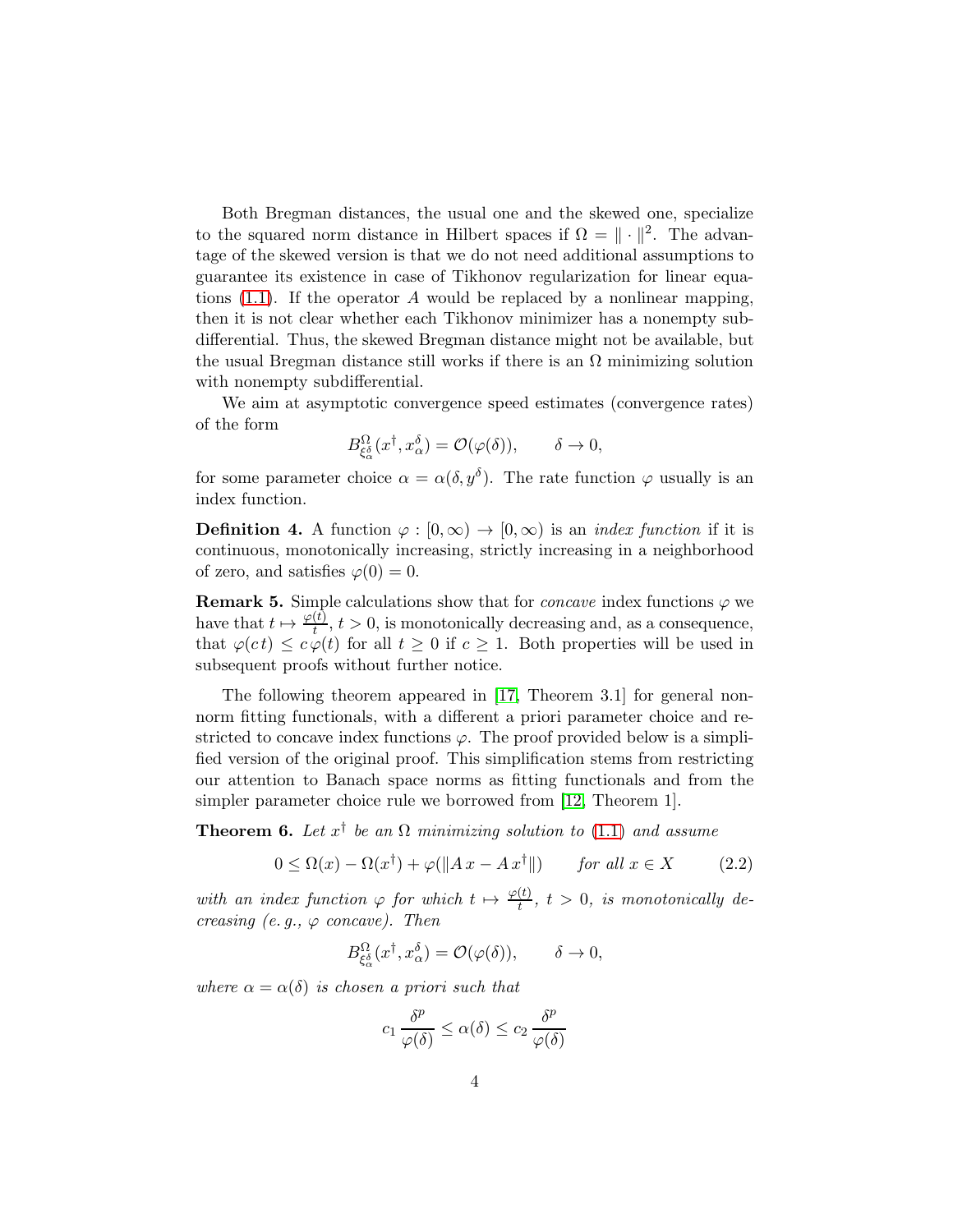with positive constants  $c_1, c_2$ .

*Proof.* Let  $\eta_{\alpha}^{\delta}$  be as in Lemma [3](#page-2-0) and set  $\xi_{\alpha}^{\delta} := A^* \eta_{\alpha}^{\delta}$ . Taking into account  $(2.1)$  we have

$$
B_{\xi_{\alpha}^{\delta}}^{\Omega}(x^{\dagger}, x_{\alpha}^{\delta}) = \Omega(x^{\dagger}) - \Omega(x_{\alpha}^{\delta}) - \langle \xi_{\alpha}^{\delta}, x^{\dagger} - x_{\alpha}^{\delta} \rangle_{X^{*} \times X}
$$
  
\n
$$
= \Omega(x^{\dagger}) - \Omega(x_{\alpha}^{\delta}) + \langle \eta_{\alpha}^{\delta}, A x_{\alpha}^{\delta} - y^{\delta} \rangle_{Y^{*} \times Y} + \langle \eta_{\alpha}^{\delta}, y^{\delta} - y^{\dagger} \rangle_{Y^{*} \times Y}
$$
  
\n
$$
\leq \Omega(x^{\dagger}) - \Omega(x_{\alpha}^{\delta}) + \langle \eta_{\alpha}^{\delta}, A x_{\alpha}^{\delta} - y^{\delta} \rangle_{Y^{*} \times Y} + ||\eta_{\alpha}^{\delta}|| \delta
$$
  
\n
$$
= \Omega(x^{\dagger}) - \Omega(x_{\alpha}^{\delta}) - \frac{1}{\alpha} ||A x_{\alpha}^{\delta} - y^{\delta}||^{p} + \frac{\delta}{\alpha} ||A x_{\alpha}^{\delta} - y^{\delta}||^{p-1} (2.3)
$$

If  $||Ax_{\alpha}^{\delta} - y^{\delta}|| \leq \delta$ , then [\(2.3\)](#page-4-0) and [\(2.2\)](#page-3-0) imply

<span id="page-4-0"></span>
$$
B_{\xi_{\alpha}^{\delta}}^{\Omega}(x^{\dagger}, x_{\alpha}^{\delta}) \leq \varphi(||A x_{\alpha}^{\delta} - A x^{\dagger}||) + \frac{\delta}{\alpha} ||A x_{\alpha}^{\delta} - y^{\delta}||^{p-1}
$$
  
\n
$$
\leq \varphi(||A x_{\alpha}^{\delta} - y^{\delta}|| + \delta) + \frac{\delta^{p}}{\alpha}
$$
  
\n
$$
\leq \varphi(2 \delta) + \frac{1}{c_{1}} \varphi(\delta)
$$
  
\n
$$
\leq \left(2 + \frac{1}{c_{1}}\right) \varphi(\delta).
$$

If, on the other hand,  $||Ax^{\delta}_{\alpha} - y^{\delta}|| > \delta$ , then [\(2.3\)](#page-4-0) and  $B^{\Omega}_{\xi^{\delta}_{\alpha}}(x^{\dagger}, x^{\delta}_{\alpha}) \ge 0$  imply

$$
||A x_{\alpha}^{\delta} - y^{\delta}||^{p} \leq \alpha \Omega(x^{\dagger}) - \alpha \Omega(x_{\alpha}^{\delta}) + ||A x_{\alpha}^{\delta} - y^{\delta}||^{p}
$$
  
=  $(1+p) \alpha (\Omega(x^{\dagger}) - \Omega(x_{\alpha}^{\delta})) + p T_{\alpha}^{\delta}(x_{\alpha}^{\delta}) - p \alpha \Omega(x^{\dagger})$   
 $\leq (1+p) \alpha (\Omega(x^{\dagger}) - \Omega(x_{\alpha}^{\delta})) + \delta^{p},$ 

where we used  $T^{\delta}_{\alpha}(x^{\delta}_{\alpha}) \leq T^{\delta}_{\alpha}(x^{\dagger})$  in the last line. From [\(2.2\)](#page-3-0) we now obtain

$$
||A x_{\alpha}^{\delta} - y^{\delta}||^{p} \le (1+p) \alpha \varphi(||A x_{\alpha}^{\delta} - A x^{\dagger}||) + \delta^{p}
$$
  
\n
$$
\le (1+p) \alpha \frac{\varphi(||A x_{\alpha}^{\delta} - y^{\delta}|| + \delta)}{||A x_{\alpha}^{\delta} - y^{\delta}|| + \delta} (||A x_{\alpha}^{\delta} - y^{\delta}|| + \delta) + \delta^{p}
$$
  
\n
$$
\le (1+p) \alpha \frac{\varphi(\delta)}{\delta} \cdot 2 ||A x_{\alpha}^{\delta} - y^{\delta}|| + \delta^{p-1} ||A x_{\alpha}^{\delta} - y^{\delta}||.
$$

Thus,

$$
||A x_{\alpha}^{\delta} - y^{\delta}||^{p-1} \le 2 (1+p) \alpha \frac{\varphi(\delta)}{\delta} + \delta^{p-1} \le (2 (1+p) c_2 + 1) \delta^{p-1},
$$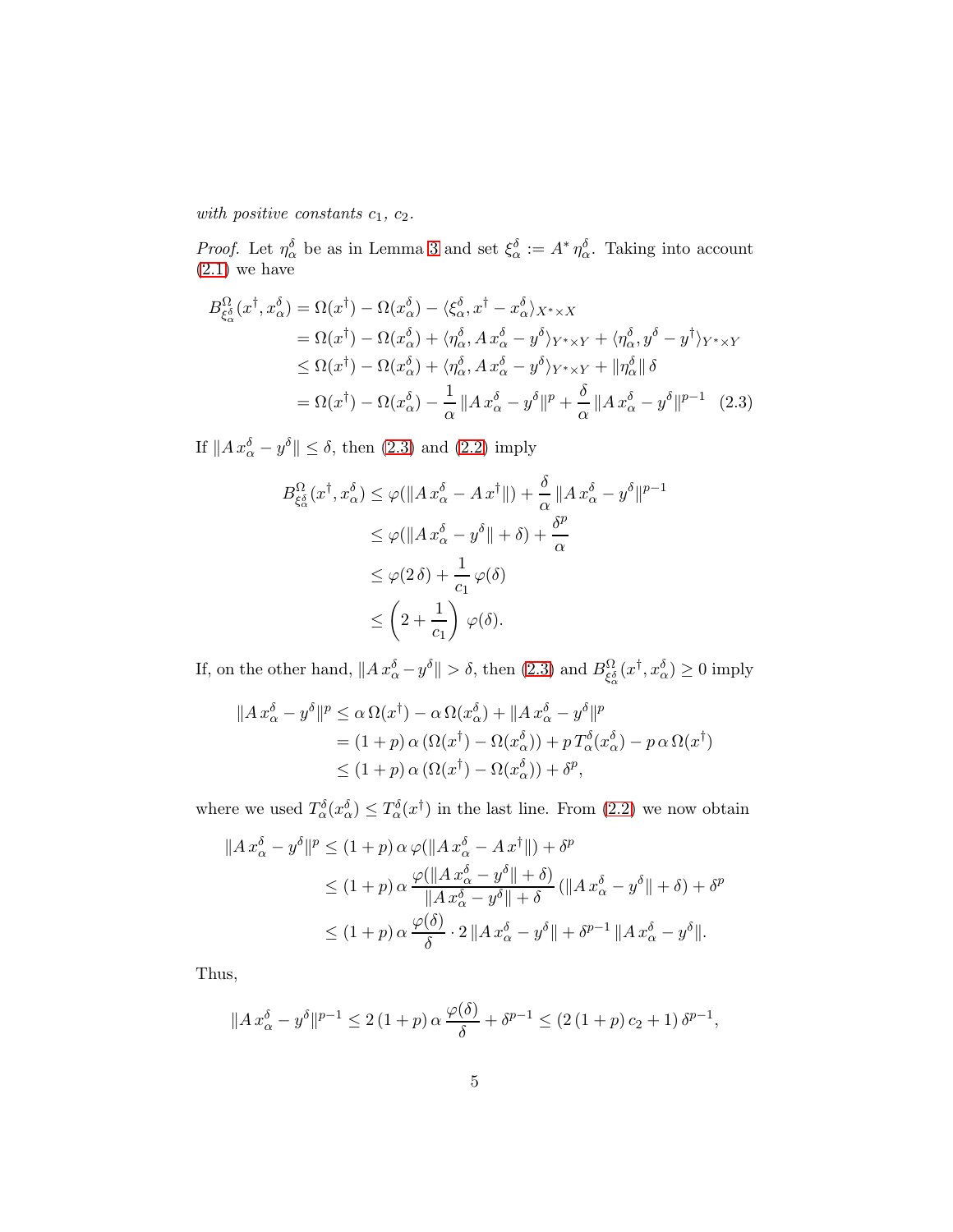yielding

$$
||A x_{\alpha}^{\delta} - y^{\delta}|| \le (2 (1+p) c_2 + 1)^{\frac{1}{p-1}} \delta.
$$

Applying [\(2.2\)](#page-3-0) and this estimate to [\(2.3\)](#page-4-0) we obtain

$$
B_{\xi_{\alpha}^{\delta}}^{\Omega}(x^{\dagger}, x_{\alpha}^{\delta}) \leq \varphi(||A x_{\alpha}^{\delta} - A x^{\dagger}||) + \frac{\delta}{\alpha} ||A x_{\alpha}^{\delta} - y^{\delta}||^{p-1}
$$
  
\n
$$
\leq \varphi(||A x_{\alpha}^{\delta} - y^{\delta}|| + \delta) + (2 (1 + p) c_2 + 1) \frac{\delta^{p}}{\alpha}
$$
  
\n
$$
\leq \varphi \left( \left( (2 (1 + p) c_2 + 1)^{\frac{1}{p-1}} + 1 \right) \delta \right) + \frac{2 (1 + p) c_2 + 1}{c_1} \varphi(\delta)
$$
  
\n
$$
\leq \left( (2 (1 + p) c_2 + 1)^{\frac{1}{p-1}} + 1 + \frac{2 (1 + p) c_2 + 1}{c_1} \right) \varphi(\delta).
$$

This completes the case  $||Ax_{\alpha}^{\delta} - y^{\delta}|| > \delta$  and the proof.

In the proof we applied inequality [\(2.2\)](#page-3-0) to  $x = x_{\alpha}^{\delta}$ . In the original proof it is applied to  $x = x_{\alpha}^0$  only, which in some sense is more appealing. On the other hand, inequalities of the type  $(2.2)$  usually hold on the hole space X.

 $\Box$ 

Inequalities [\(2.2\)](#page-3-0) were introduced to convergence rate theory in [\[11\]](#page-11-1) and are known as variational inequalities or variational source conditions. Typically they have some error measure like norms or Bregman distances on the left-hand side instead of zero. But, as already known for linear  $\varphi$  (see [\[5,](#page-11-2) Proposition 12.25]) and shown in [\[17\]](#page-12-2) for general  $\varphi$ , this is not mandatory for proving convergence rates.

Variational source conditions can be obtained from classical and general source conditions for linear problems in Hilbert spaces (see [\[4,](#page-10-0) Section 3.2], [\[19\]](#page-12-3), [\[5,](#page-11-2) Chapter 13]), as well as from problem specific calculations for certain nonlinear problems and Banach space settings (see [\[3,](#page-10-1) [7,](#page-11-3) [11,](#page-11-1) [14,](#page-11-4) [18\]](#page-12-4)). Details on variational source conditions can be found in, e. g., [\[2,](#page-10-2) [5,](#page-11-2) [9,](#page-11-5) [16\]](#page-12-5).

Remark 7. From [\[6,](#page-11-6) Theorem 3.2] we know that variational source conditions are almost always available. In particular, there is always a concave index function  $\varphi$  such that [\(2.2\)](#page-3-0) holds.

### 3 Converse result

We want to show that the convergence rate for the skewed Bregman distance in Theorem [6](#page-3-1) based on the variational source condition [\(2.2\)](#page-3-0) is optimal, that is, that there is a positive constant  $c$  with

$$
c\,\varphi(\delta) \le B_{\xi_{\alpha}^{\delta}}^{\Omega}(x^{\dagger}, x_{\alpha}^{\delta}) \qquad \text{for all } \delta > 0,
$$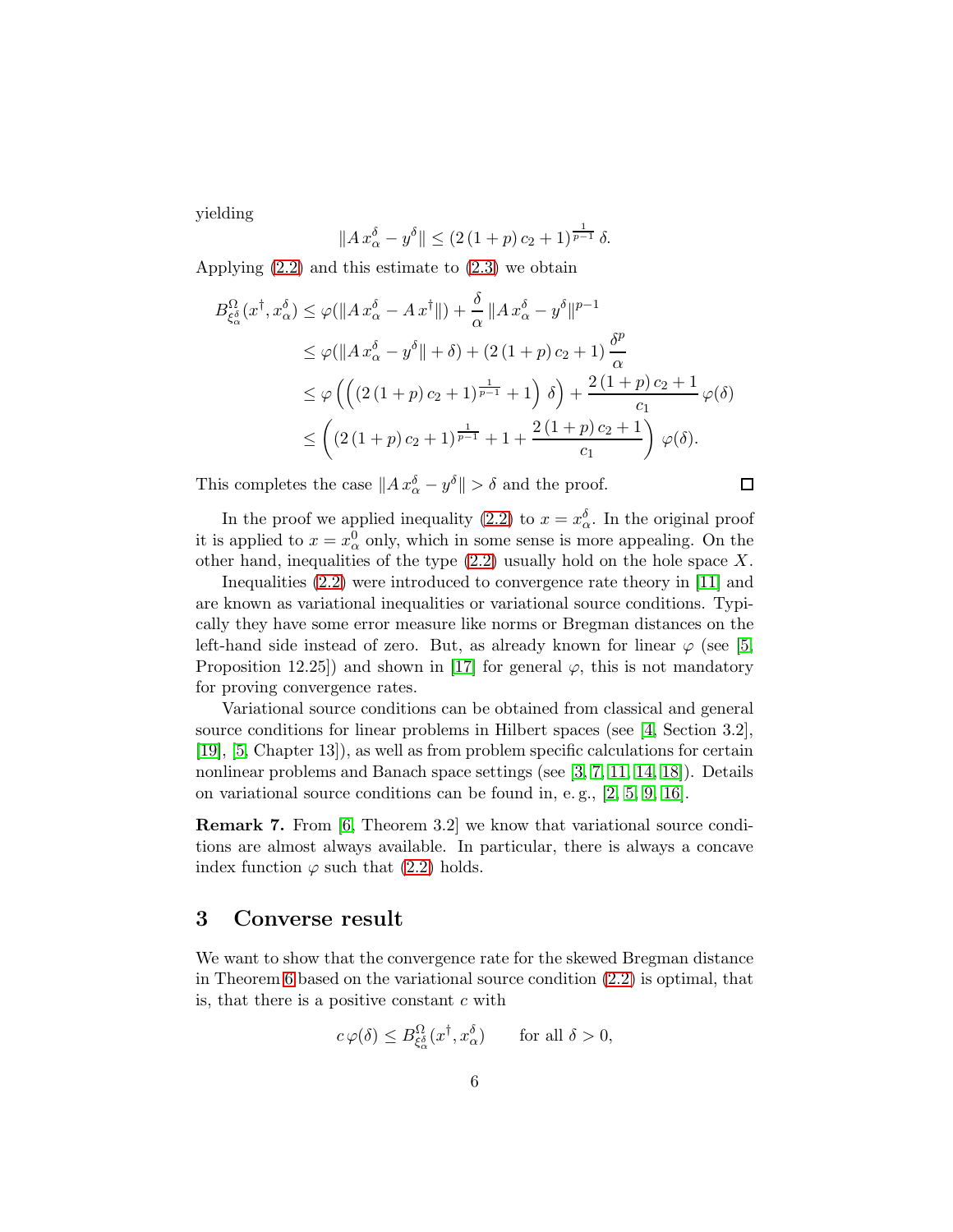where  $\alpha = \alpha(\delta)$  is chosen as in Theorem [6.](#page-3-1) To achieve this aim we have to find the best possible index function  $\varphi$  in [\(2.2\)](#page-3-0). For this purpose we apply the idea of approximate variational source conditions studied in [\[5,](#page-11-2) Chapter 12].

Define the function  $D : [0, \infty) \to [0, \infty)$  by

<span id="page-6-0"></span>
$$
D(r) := \sup_{x \in X} \left( \Omega(x^{\dagger}) - \Omega(x) - r \|Ax - Ax^{\dagger}\| \right), \qquad r \ge 0. \tag{3.1}
$$

This function is easily seen to be continuous, monotonically decreasing and convex. Further, from [\[6,](#page-11-6) proof of Theorem 3.2] we see

$$
\lim_{r \to \infty} D(r) = 0.
$$

The benchmark variational source condition

$$
0 \le \Omega(x) - \Omega(x^{\dagger}) + c \|Ax - Ax^{\dagger}\| \quad \text{for all } x \in X
$$

with some  $c > 0$  is satisfied if and only if  $D(r) = 0$  for some r. Else we have  $D(r) > 0$  for all  $r \geq 0$ .

For later reference we define the auxiliary function  $\Phi : (0, \infty) \to [0, \infty)$ by

<span id="page-6-1"></span>
$$
\Phi(r) := \frac{D(r)}{r}.\tag{3.2}
$$

This function has a well-defined inverse  $\Phi^{-1} : (0, \infty) \to (0, \infty)$  if  $D(r) > 0$ for all  $r \geq 0$ .

<span id="page-6-2"></span>**Lemma 8.** If  $D(r) > 0$  for all  $r \geq 0$ , then the variational source condition [\(2.2\)](#page-3-0) holds with

$$
\varphi(t) = \begin{cases} 2 D\left(\Phi^{-1}(t)\right), & t > 0, \\ 0, & t = 0, \end{cases}
$$

and this function  $\varphi$  is an index function for which  $t \mapsto \frac{\varphi(t)}{t}$ ,  $t > 0$ , is monotonically decreasing.

*Proof.* From the definition  $(3.1)$  of D we obtain

$$
0 \le \Omega(x) - \Omega(x^{\dagger}) + r \|Ax - Ax^{\dagger}\| + D(r) \quad \text{for all } r \ge 0.
$$

With  $r = \Phi^{-1}(\|Ax - Ax^{\dagger}\|)$ , that is  $\|Ax - Ax^{\dagger}\| = \frac{D(r)}{r}$  $\frac{(r)}{r}$ , this becomes

$$
0 \leq \Omega(x) - \Omega(x^{\dagger}) + 2D(\Phi^{-1}(\|Ax - Ax^{\dagger}\|)).
$$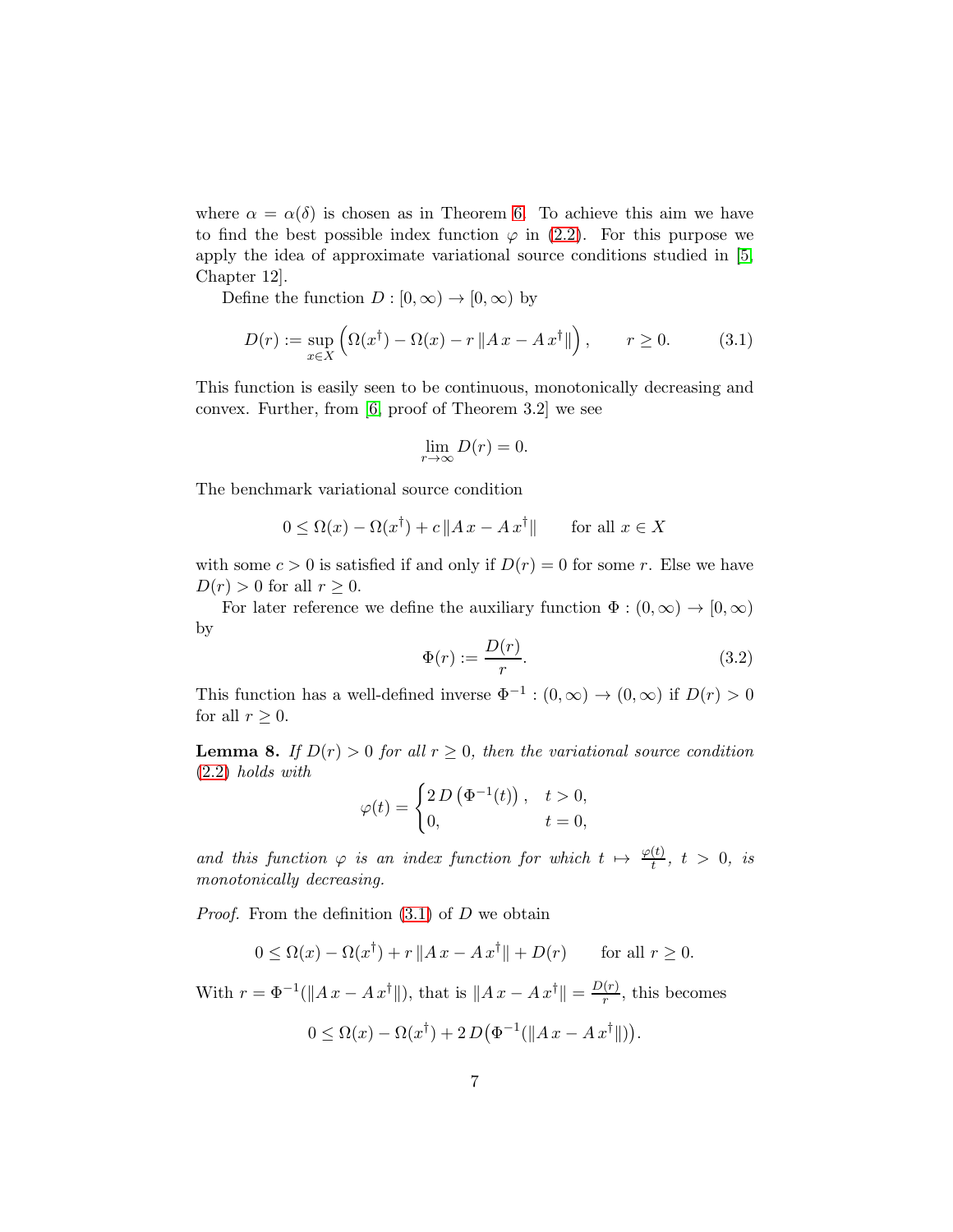That  $\varphi$  is an index function can be easily deduced from the definition of  $\Phi$  and from the properties of D. From

$$
\frac{\varphi(t)}{t} = \frac{D(\Phi^{-1}(t))}{t} = \frac{D(\Phi^{-1}(t))}{\Phi^{-1}(t)} \frac{\Phi^{-1}(t)}{t} = \Phi(\Phi^{-1}(t)) \frac{\Phi^{-1}(t)}{t} = \Phi^{-1}(t)
$$

we see that  $t \mapsto \frac{\varphi(t)}{t}$  is decreasing.

 $\Box$ 

<span id="page-7-0"></span>**Theorem 9.** Let D and  $\Phi$  be defined by [\(3.1\)](#page-6-0) and [\(3.2\)](#page-6-1). If  $D(r) > 0$  for all  $r \geq 0$ , then there is a constant  $c > 0$  such that

$$
D\left(c\,\Phi^{-1}(\delta)\right) \le B_{\xi^{\delta}_{\alpha}}^{\Omega}(x^{\dagger}, x_{\alpha}^{\delta}) \qquad \text{for all } \delta > 0,
$$

where  $\alpha = \alpha(\delta)$  is chosen a priori such that

$$
c_1 \frac{\delta^p}{D(\Phi^{-1}(\delta))} \le \alpha(\delta) \le c_2 \frac{\delta^p}{D(\Phi^{-1}(\delta))}
$$

with positive constants  $c_1, c_2$ .

*Proof.* With  $\eta_{\alpha}^{\delta}$  as in Lemma [3](#page-2-0) we have

$$
D(\|\eta_{\alpha}^{\delta}\|) = \sup_{x \in X} (\Omega(x^{\dagger}) - \Omega(x) - \|\eta_{\alpha}^{\delta}\| \|Ax - Ax^{\dagger}\|)
$$
  

$$
\leq \sup_{x \in X} (\Omega(x^{\dagger}) - \Omega(x) + \langle \eta_{\alpha}^{\delta}, Ax - Ax^{\dagger} \rangle_{Y^{*} \times Y})
$$
  

$$
= \sup_{x \in X} (\Omega(x^{\dagger}) - \Omega(x) - \langle A^{*} \eta_{\alpha}^{\delta}, x^{\dagger} - x \rangle_{X^{*} \times X})
$$

and the supremum is attained at  $x_{\alpha}^{\delta}$ , because  $A^* \eta_{\alpha}^{\delta} \in \partial \Omega(x_{\alpha}^{\delta})$ . Thus,

$$
D(\|\eta_{\alpha}^{\delta}\|) \leq \Omega(x^{\dagger}) - \Omega(x_{\alpha}^{\delta}) - \langle A^* \eta_{\alpha}^{\delta}, x^{\dagger} - x_{\alpha}^{\delta} \rangle_{X^* \times X} = B_{\xi_{\alpha}^{\delta}}^{\Omega}(x^{\dagger}, x_{\alpha}^{\delta}).
$$

It remains to show  $\|\eta_\alpha^\delta\| \leq c \Phi^{-1}(\delta)$ . Then the monotonicity of D implies the asserted lower bound for the Bregman distance.

If  $||Ax_{\alpha}^{\delta} - y^{\delta}|| \leq \delta$ , then by [\(2.1\)](#page-2-1) we have

$$
\|\eta_{\alpha}^{\delta}\| = \frac{1}{\alpha} \left\|A x_{\alpha}^{\delta} - y^{\delta}\right\|^{p-1} \le \frac{\delta^{p-1}}{\alpha} \le \frac{1}{c_1} \frac{D(\Phi^{-1}(\delta))}{\delta} = \frac{1}{c_1} \Phi^{-1}(\delta).
$$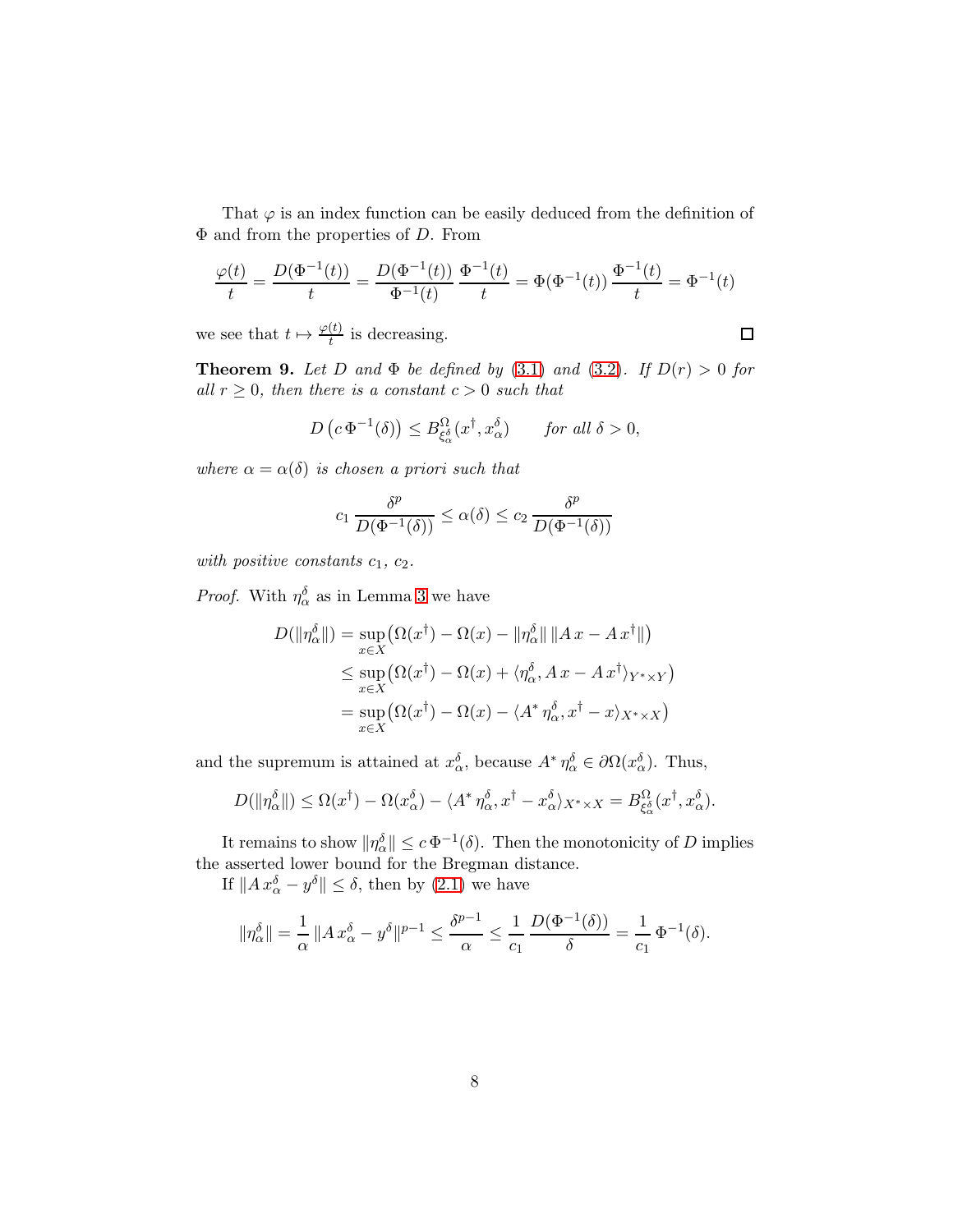If, on the other hand,  $||Ax_{\alpha}^{\delta} - y^{\delta}|| > \delta$ , then by the minimizing property of  $x_{\alpha}^{\delta}$  and by Lemma [8](#page-6-2) we have

$$
\frac{1}{p} ||A x_{\alpha}^{\delta} - y^{\delta}||^{p} \leq \frac{1}{p} \delta^{p} + \alpha \Omega(x^{\dagger}) - \alpha \Omega(x_{\alpha}^{\delta})
$$
\n
$$
\leq \frac{1}{p} \delta^{p} + 2 \alpha D \left( \Phi^{-1} (||A x_{\alpha}^{\delta} - A x^{\dagger}||) \right)
$$
\n
$$
\leq \frac{1}{p} \delta^{p} + 2 \alpha \frac{D (\Phi^{-1} (||A x_{\alpha}^{\delta} - y^{\delta}|| + \delta))}{||A x_{\alpha}^{\delta} - y^{\delta}|| + \delta} (||A x_{\alpha}^{\delta} - y^{\delta}|| + \delta)
$$
\n
$$
\leq \frac{1}{p} \delta^{p-1} ||A x_{\alpha}^{\delta} - y^{\delta}|| + 2 \alpha \frac{D (\Phi^{-1}(\delta))}{\delta} \cdot 2 ||A x_{\alpha}^{\delta} - y^{\delta}||.
$$

Consequently,

$$
||A x_{\alpha}^{\delta} - y^{\delta}||^{p-1} \leq \delta^{p-1} + 4 p \alpha \frac{D(\Phi^{-1}(\delta))}{\delta}
$$

and therefore

$$
\begin{aligned} \|\eta_{\alpha}^{\delta}\| &= \frac{1}{\alpha} \left\|A \, x_{\alpha}^{\delta} - y^{\delta}\right\|^{p-1} \\ &\leq \frac{\delta^{p-1}}{\alpha} + 4 \, p \, \frac{D \left(\Phi^{-1}(\delta)\right)}{\delta} \\ &\leq \left(\frac{1}{c_1} + 4 \, p\right) \, \frac{D \left(\Phi^{-1}(\delta)\right)}{\delta} \\ &= \left(\frac{1}{c_1} + 4 \, p\right) \, \Phi^{-1}(\delta). \end{aligned}
$$

This proves the theorem with  $c = \frac{1}{c_1} + 4p$ .

Theorem [6](#page-3-1) and Lemma [8](#page-6-2) yield the convergence rate

$$
B_{\xi_{\alpha}^{\delta}}^{\Omega}(x^{\dagger}, x_{\alpha}^{\delta}) = \mathcal{O}\left(D\left(\Phi^{-1}(\delta)\right)\right), \qquad \delta \to 0.
$$

 $\Box$ 

From Theorem [9](#page-7-0) we obtain

$$
D\left(c\,\Phi^{-1}(\delta)\right) \le B_{\xi^{\delta}_{\alpha}}^{\Omega}(x^{\dagger}, x^{\delta}_{\alpha}) \qquad \text{for all } \delta > 0
$$

with some constant  $c$  using the same parameter choice as in Theorem [6.](#page-3-1) The constant  $c$  in the lower bound can be removed in many situations.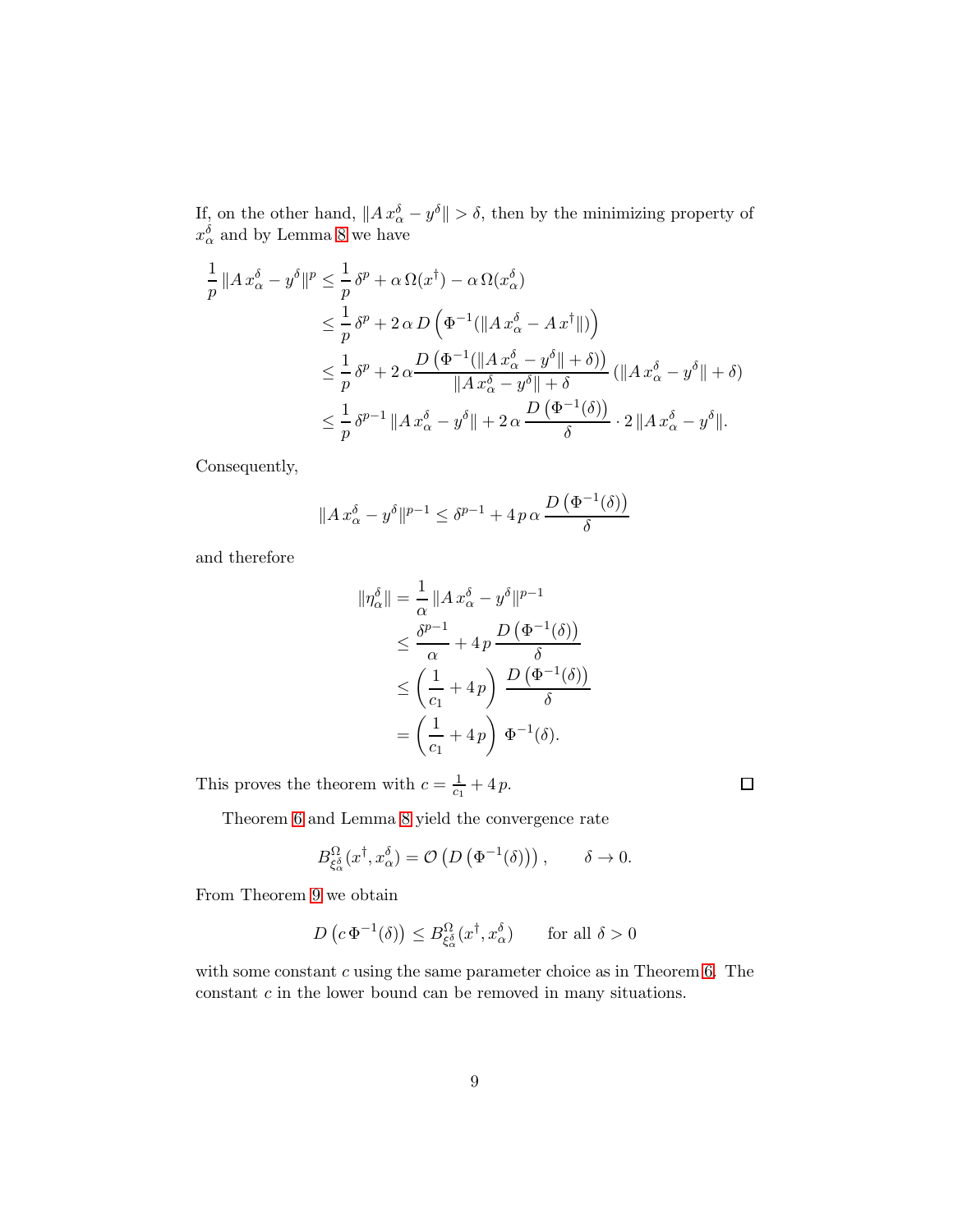Remark 10. From Theorem [9](#page-7-0) we obtain the desired lower bound

 $\tilde{c} \, D\left(\Phi^{-1}(\delta)\right) \leq B^{\Omega}_{\xi_{c}^{\delta}}$  $\frac{\Omega}{\xi_{\alpha}^{\delta}}(x^{\dagger}, x_{\alpha}^{\delta})$  for all  $\delta > 0$ 

with some  $\tilde{c} > 0$  if D does not decay too fast, that is, if

$$
\tilde{c} D\left(\Phi^{-1}(\delta)\right) \le D\left(c \Phi^{-1}(\delta)\right)
$$

with  $c$  from the theorem. Examples for the existence of such  $\tilde{c}$  are the cases

 $D(r) \sim r^{-a}$  and  $D(r) \sim (\ln r)^{-a}$ 

with  $a > 0$ . A counter example is  $D(r) \sim \exp(-r)$ .

# 4 Concluding remarks

Optimality of convergence rates has been considered for ill-posed linear problems in Hilbert spaces several years ago. The first result in this direction was [\[20\]](#page-12-6) based on source conditions, followed by [\[8\]](#page-11-7) emphasizing the tight connections between convergence rates and distance functions of approximate source conditions. In [\[5,](#page-11-2) Chapter 13] converse results for variational source conditions in Hilbert spaces were presented, partly rediscovered and partly extended by [\[1,](#page-10-3) [15\]](#page-12-7).

Theorem [9](#page-7-0) is, to the author's best knowledge, the first converse result for convergence rates in Banach spaces. The proof technique is very similar to the one used in [\[8\]](#page-11-7) and [\[5,](#page-11-2) Section 13.4]. The important idea is how to ged rid of spectral theory. Looking at the proof of Theorem [9](#page-7-0) we see that the second part, that is, estimating  $\|\eta_\alpha^\delta\|$  does not require linearity of A and, thus, is applicable to nonlinear inverse problems, too.

Restriction to linear mappings stems from using skewed Bregman distances. As already noted in Section [2,](#page-1-1) for nonlinear mappings we cannot ensure that the required subgradient in the definition of the skewed Bregman distance exists. For the some reason it is pointless to search for variational source conditions with a skewed Bregman distance as error measure on the left-hand side. This would only be possible if we could guarantee  $\partial\Omega(x) \neq \emptyset$ for all  $x \in X$ .

Despite the mentioned drawbacks of skewed Bregman distances, they are, up to now, the only error measures allowing for converse results in Banach spaces. This odd situation either is a fortunate coincidence or the starting point for a new understanding of variational source conditions. The author favors the second position, because one can prove the intimate connection

$$
D(\|\eta_\alpha^0\|) = B_{\xi_\alpha^0}^{\Omega}(x^\dagger, x_\alpha^0)
$$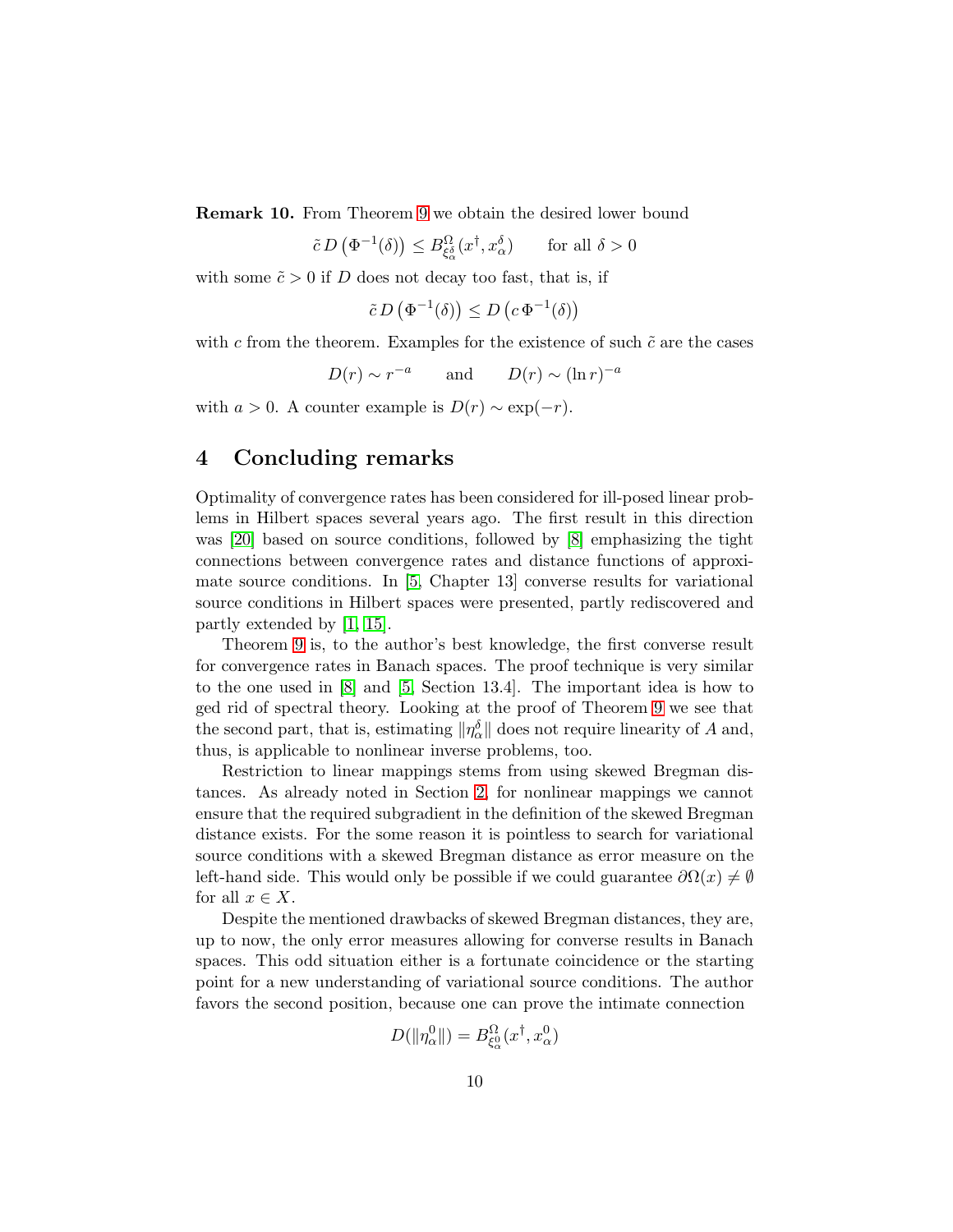between variational source conditions and skewed Bregman distances.

Variational source conditions proved to be a very powerful tool for convergence rate analysis of linear and nonlinear inverse problems in Banach space. But up to now the following important questions have not been answered:

- How to obtain higher-order rates from variational source conditions? Classical source conditions in Hilbert spaces yield convergence rates for Tikhonov regularization up to  $||x_{\alpha}^{\delta} - x^{\dagger}|| = \mathcal{O}(\delta^{\frac{2}{3}})$ . Via variational source conditions only rates up to  $||x_{\alpha}^{\delta}-x^{\dagger}|| = \mathcal{O}(\sqrt{\delta})$  can be obtained. For linear problems in Hilbert or Banach spaces workarounds were suggested in [\[5,](#page-11-2) Section 13.1.3] and [\[10,](#page-11-8) [23\]](#page-12-8), but those approaches do not allow generalization to nonlinear mappings.
- How to handle oversmoothing? Situations in which the regularized solutions are smoother than the exact solutions, that is,  $\Omega(x_{\alpha}^{\delta}) < \infty$ , but  $\Omega(x^{\dagger}) = \infty$ , cannot be handled by variational source conditions up to now. We refer to [\[13\]](#page-11-9) for details and references.
- How to prove converse results with different error measures? As mentioned above, there are no converse results for convergence rates in Banach spaces and it is unclear how to find such results for variational source conditions with norms or non-skewed Bregman distances as error measure and with nonlinear mappings.

# <span id="page-10-3"></span>References

- [1] V. Albani, P. Elbau, M. V. de Hoop, and O. Scherzer. Optimal convergence rates results for linear inverse problems in Hilbert spaces. Numerical Functional Analysis and Optimization, 37(5):521–540, 2016.
- <span id="page-10-2"></span>[2] R. I. Bot and B. Hofmann. An extension of the variational inequality approach for nonlinear ill-posed problems. Journal of Integral Equations and Applications, 22(3):369–392, 2010.
- <span id="page-10-1"></span>[3] S. Bürger, J. Flemming, and B. Hofmann. On complex-valued deautoconvolution of compactly supported functions with sparse Fourier representation. Inverse Problems, 32(10):104006 (12pp), 2016.
- <span id="page-10-0"></span>[4] H. W. Engl, M. Hanke, and A. Neubauer. Regularization of Inverse Problems. Mathematics and Its Applications. Kluwer Academic Publishers, Dordrecht, 1996.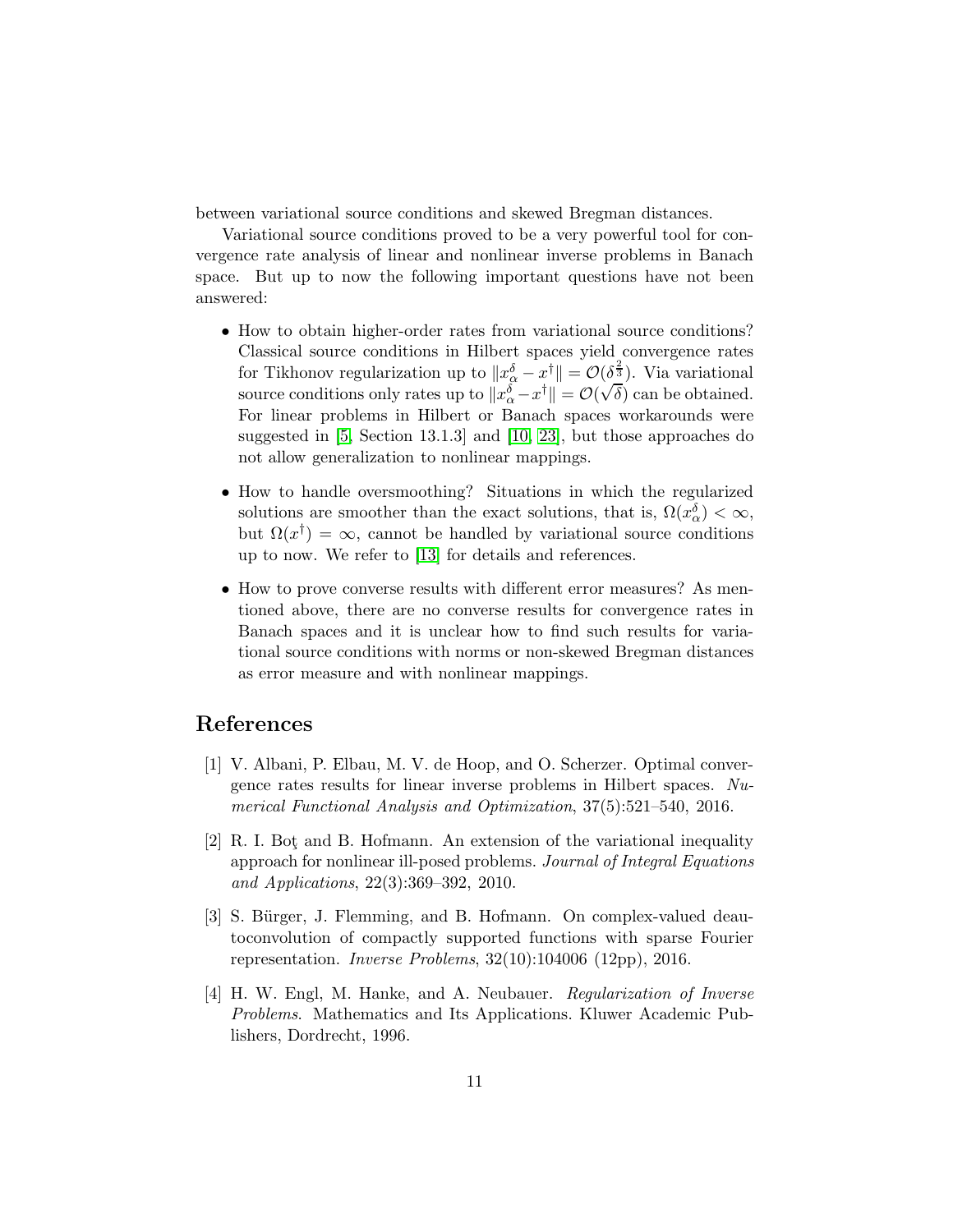- <span id="page-11-6"></span><span id="page-11-2"></span>[5] J. Flemming. Generalized Tikhonov regularization and modern convergence rate theory in Banach spaces. Shaker Verlag, Aachen, 2012.
- [6] J. Flemming. Existence of variational source conditions for nonlinear inverse problems in Banach spaces. Journal of Inverse and Ill-Posed Problems, 2017. Ahead of print, available online, DOI: 10.1515/jiip-2017-0092.
- <span id="page-11-3"></span>[7] J. Flemming and D. Gerth. Injectivity and weak\*-to-weak continuity suffice for convergence rates in  $\ell^1$ -regularization. *Journal of Inverse* and Ill-Posed Problems, 2017. Ahead of print, available online, DOI: 10.1515/jiip-2017-0008.
- <span id="page-11-7"></span>[8] J. Flemming, B. Hofmann, and P. Mathé. Sharp converse results for the regularization error using distance functions. Inverse Problems, 27(2):025006 (18pp), 2011.
- <span id="page-11-5"></span>[9] M. Grasmair. Generalized Bregman distances and convergence rates for non-convex regularization methods. Inverse Problems, 26(11):115014 (16pp), 2010.
- <span id="page-11-8"></span>[10] M. Grasmair. Variational inequalities and higher order convergence rates for Tikhonov regularisation on Banach spaces. Journal of Inverse and Ill-Posed Problems, 21(3):379–394, 2013.
- <span id="page-11-1"></span>[11] B. Hofmann, B. Kaltenbacher, C. Pöschl, and O. Scherzer. A convergence rates result for Tikhonov regularization in Banach spaces with non-smooth operators. Inverse Problems, 23(3):987–1010, 2007.
- <span id="page-11-0"></span>[12] B. Hofmann and P. Math´e. Parameter choice in Banach space regularization under variational inequalities. Inverse Problems, 28:104006 (17pp), 2012.
- <span id="page-11-9"></span>[13] B. Hofmann and P. Mathé. Tikhonov regularization with oversmoothing penalty for non-linear ill-posed problems in Hilbert scales. arXiv.org, arXiv:1705.03289 [math.NA], November 2017. https://arxiv.org/abs/1705.03289.
- <span id="page-11-4"></span>[14] T. Hohage and F. Weidling. Verification of a variational source condition for acoustic inverse medium scattering problems. Inverse Problems, 31(7):075006 (14pp), 2015.